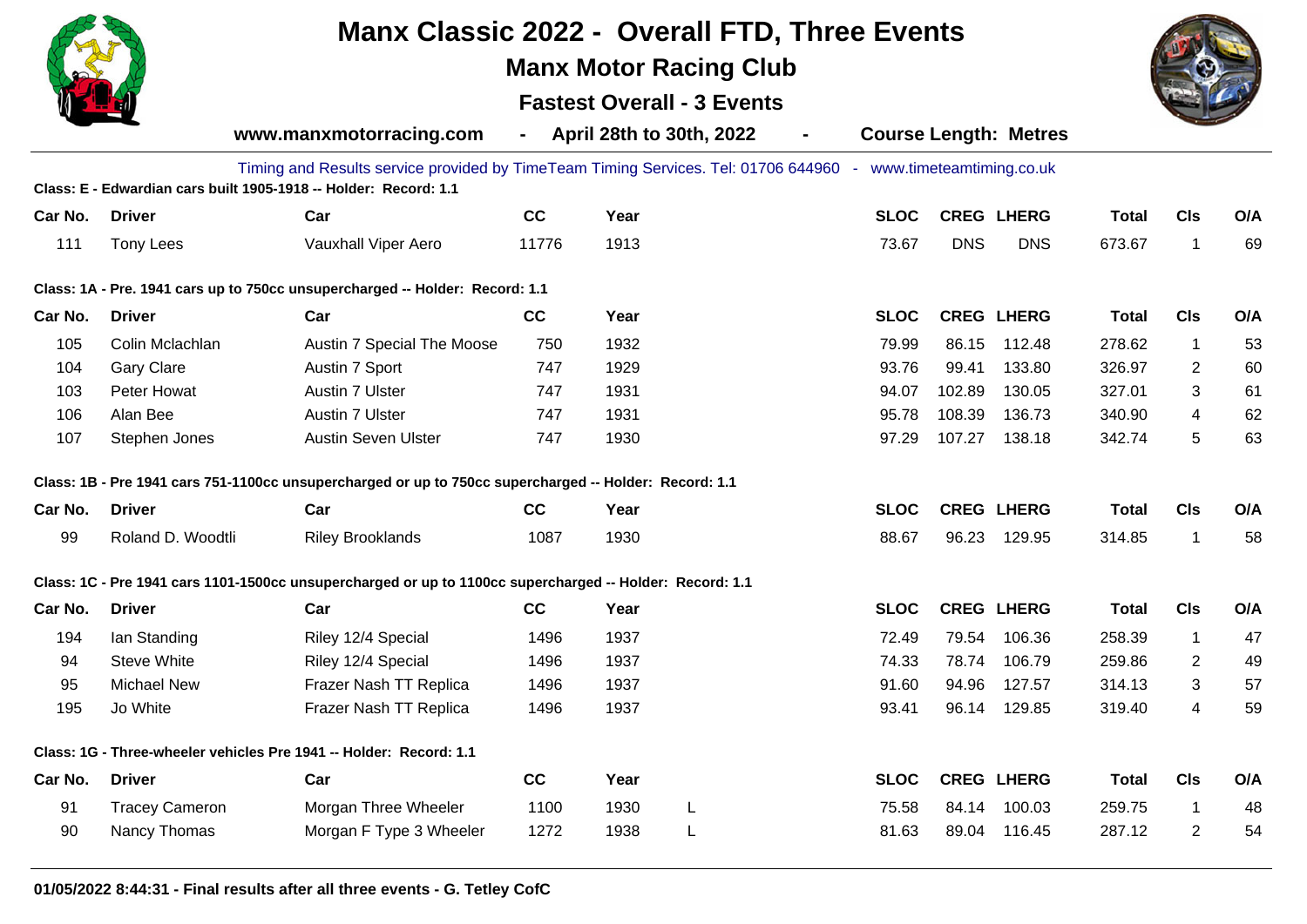## **Class: 2A - Pre 1968 classic cars up to 1500cc -- Holder: Record: 1.1**

| Car No. | <b>Driver</b>              | Car                                                                               | cc   | Year |   | <b>SLOC</b> |            | <b>CREG LHERG</b> | <b>Total</b> | <b>CIs</b>     | O/A |
|---------|----------------------------|-----------------------------------------------------------------------------------|------|------|---|-------------|------------|-------------------|--------------|----------------|-----|
| 87      | Dave Musgrove              | Morris Mini                                                                       | 1430 | 1968 |   | 62.21       | 67.85      | 83.81             | 213.87       | $\mathbf{1}$   | 23  |
| 86      | James Mylchreest           | Austin Mini Cooper S                                                              | 1293 | 1967 |   | 63.88       | 70.07      | 91.72             | 225.67       | $\overline{2}$ | 31  |
|         |                            | Class: 2B - Pre 1968 classic cars over 1501cc up to 2000cc -- Holder: Record: 1.1 |      |      |   |             |            |                   |              |                |     |
| Car No. | <b>Driver</b>              | Car                                                                               | cc   | Year |   | <b>SLOC</b> |            | <b>CREG LHERG</b> | <b>Total</b> | <b>CIs</b>     | O/A |
| 81      | <b>Tim Greenhill</b>       | MG <sub>B</sub>                                                                   | 1840 | 1963 |   | 60.90       | 65.66      | 85.80             | 212.36       | $\mathbf{1}$   | 18  |
| 80      | David Mylchreest           | MG <sub>B</sub>                                                                   | 1840 | 1963 |   | 62.66       | 68.85      | 90.28             | 221.79       | $\overline{2}$ | 27  |
| 82      | Tim Crighton               | Frazer Nash Le Mans<br>Replica                                                    | 1971 | 1951 |   | 63.85       | 69.91      | 92.91             | 226.67       | 3              | 32  |
| 83      | Michael Crutchley          | Alfa Romeo Giulia 1300                                                            | 1600 | 1965 |   | 77.15       | 81.29      | 105.13            | 263.57       | $\overline{4}$ | 50  |
|         |                            | Class: 2C - Pre 1968 classic cars over 2001cc up 3000cc -- Holder: Record: 1.1    |      |      |   |             |            |                   |              |                |     |
| Car No. | <b>Driver</b>              | Car                                                                               | cc   | Year |   | <b>SLOC</b> |            | <b>CREG LHERG</b> | <b>Total</b> | <b>CIs</b>     | O/A |
| 75      | <b>Tim Parker</b>          | Aston Martin DB Mk III                                                            | 2922 | 1958 |   | 69.96       | 77.12      | 100.02            | 247.10       | $\mathbf{1}$   | 39  |
| 54      | Tim George                 | MG C                                                                              | 3000 | 1968 |   | 69.21       | 77.97      | 102.04            | 249.22       | $\overline{2}$ | 42  |
| 77      | Samantha Browne            | Triumph TR4                                                                       | 2138 | 1964 | L | 76.84       | 78.57      | 102.09            | 257.50       | 3              | 44  |
| 76      | <b>Robert Barnard</b>      | Triumph TR4                                                                       | 2300 | 1962 |   | <b>DNS</b>  | 68.56      | 89.89             | 458.45       | 4              | 68  |
|         |                            | Class: 2D - Pre 1968 classic cars over 3001cc -- Holder: Record: 1.1              |      |      |   |             |            |                   |              |                |     |
| Car No. | <b>Driver</b>              | Car                                                                               | cc   | Year |   | <b>SLOC</b> |            | <b>CREG LHERG</b> | <b>Total</b> | <b>CIs</b>     | O/A |
| 72      | <b>Andrew Howe--Davies</b> | Allard Type L                                                                     | 3295 | 1946 |   | <b>DNS</b>  | <b>DNS</b> | <b>DNS</b>        | 900.00       | $\mathbf{1}$   | 70  |
|         |                            | Class: 3A - Pre 1981 classic cars up to 1500cc -- Holder: Record: 1.1             |      |      |   |             |            |                   |              |                |     |
| Car No. | <b>Driver</b>              | Car                                                                               | cc   | Year |   | <b>SLOC</b> |            | <b>CREG LHERG</b> | <b>Total</b> | <b>CIs</b>     | O/A |
| 65      | <b>Tony Mitchell</b>       | Morris Mini Cooper S                                                              | 1299 | 1970 |   | 61.60       | 65.23      | 85.48             | 212.31       | $\mathbf{1}$   | 17  |
| 67      | <b>Richard Derrick</b>     | Morris 1275 GT                                                                    | 1380 | 1971 |   | 61.32       | 68.70      | 87.57             | 217.59       | 2              | 25  |
| 66      | Mark Whiteley              | Austin Morris Mini Clubman<br>Gt                                                  | 1380 | 1979 |   | 60.96       | 67.50      | 96.61             | 225.07       | 3              | 30  |
| 68      | <b>Graham Leece</b>        | Morris Mini                                                                       | 1380 | 1970 |   | 69.44       | 73.29      | 94.06             | 236.79       | $\overline{4}$ | 34  |
| 69      | Nigel Walton               | <b>Triumph Spitfire</b>                                                           | 1500 | 1977 |   | 70.04       | 76.18      | 102.34            | 248.56       | $\sqrt{5}$     | 40  |
| 164     | Hugo Holder                | <b>BMC Mini</b>                                                                   | 1275 | 1980 |   | 76.05       | 84.15      | 115.75            | 275.95       | $\,6\,$        | 52  |
| 64      | <b>Mark Barton</b>         | Austin Mini Cooper S                                                              | 1275 | 1967 |   | 84.67       |            | 87.37 115.56      | 287.60       | $\overline{7}$ | 55  |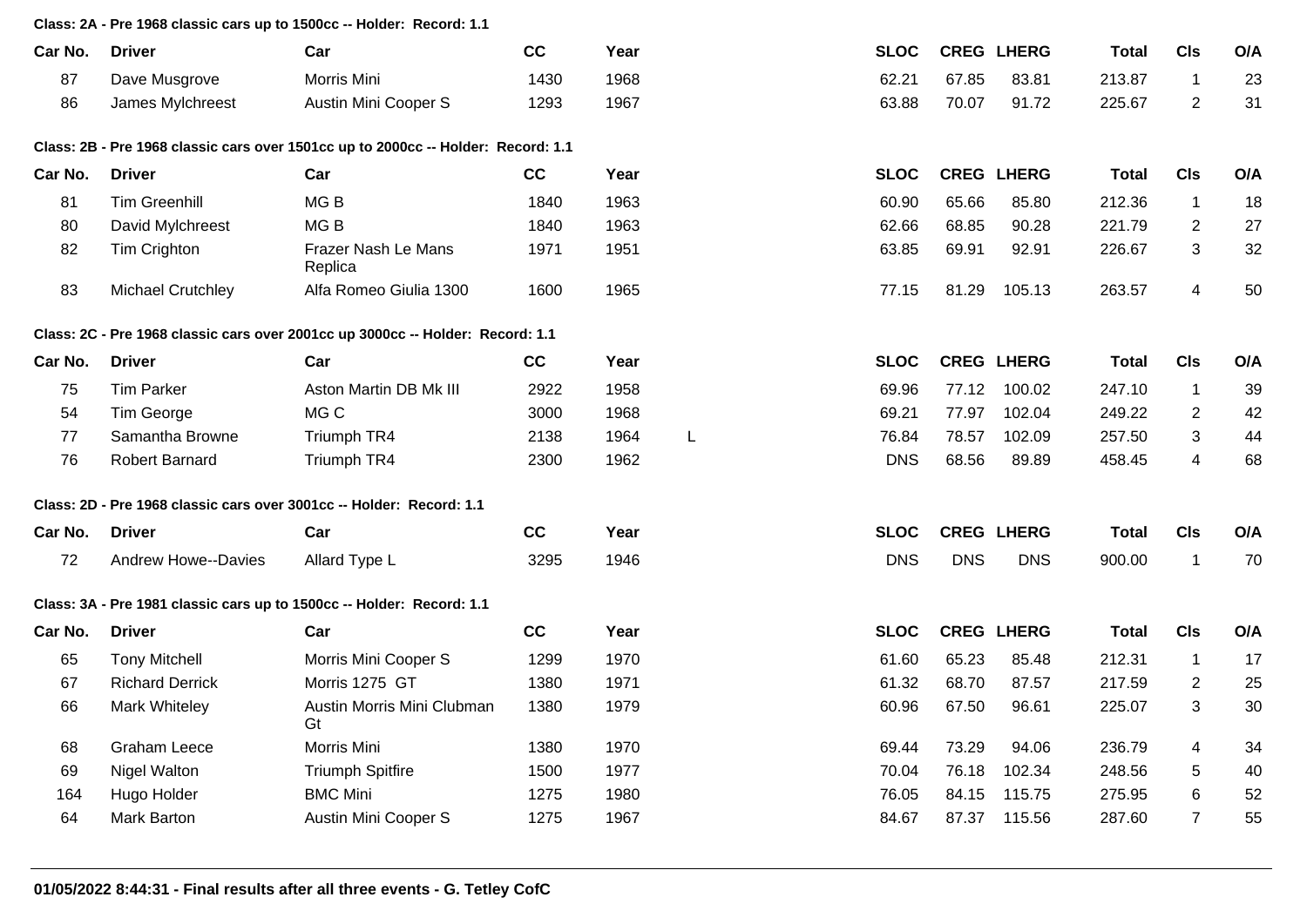**Class: 3B - Pre 1981 classic cars over 1501cc up to 2000cc -- Holder: Record: 1.1**

| Car No. | <b>Driver</b>  | Car                       | CC   | Year | <b>SLOC</b> |       | <b>CREG LHERG</b> | Total  | CIs | O/A |
|---------|----------------|---------------------------|------|------|-------------|-------|-------------------|--------|-----|-----|
| 60      | Jeffrey King   | Ford Escort Mk1           | 1994 | 1974 | 58.65       | 62.56 | 81.25             | 202.46 |     | 12  |
| 58      | Simon Durling  | Renault Alpine A110       | 1796 | 1971 | 67.26       | 72.56 | 96.29             | 236.11 |     | 33  |
| 62      | Jago Keen      | Lancia Fulvia 1600 HF     | 1584 | 1968 | 68.76       | 72.96 | 97.11             | 238.83 |     | 35  |
| 61      | Donald Skelton | <b>Ford Escort Mexico</b> | 2000 | 1976 | 69.69       | 74.74 | 113.76            | 258.19 |     | 46  |
| 59      | Keith Dobinson | Ford Escort Mk1 RS 2000   | 1993 | 1975 | 76.29       | 85.16 | 110.56            | 272.01 |     | 51  |
| 57      | Tony Browne    | Triumph Dolomite Sprint   | 1998 | 1975 | 67.44       | 75.59 | <b>DNS</b>        | 443.03 |     | 65  |
|         |                |                           |      |      |             |       |                   |        |     |     |

## **Class: 3C - Pre 1981 classic cars over 2001cc up to 3000cc -- Holder: Record: 1.1**

| Car No. | <b>Driver</b> | Car                         | cc   | Year | <b>SLOC</b> |            | <b>CREG LHERG</b> | Total  | <b>CIs</b> | O/A |
|---------|---------------|-----------------------------|------|------|-------------|------------|-------------------|--------|------------|-----|
| 53      | Nick Smith    | Triumph TR6                 | 2600 | 1970 | 61.09       | 65.45      | 87.24             | 213.78 |            | 22  |
| 52      | Roger McEwen  | Triumph TR6 PI              | 2598 | 1973 | 69.84       | 75.42      | 105.37            | 250.63 |            | 43  |
| 50      | Martyn Ellis  | <b>Talbot Sunbeam Lotus</b> | 2499 | 1980 | <b>DNS</b>  | <b>DNS</b> | <b>DNS</b>        | 900.00 |            | 70  |

## **Class: 3D - Pre 1981 classic cars over 3001cc -- Holder: Record: 1.1**

| Car No. | <b>Driver</b>  | Car                | cc   | Year | <b>SLOC</b> |       | <b>CREG LHERG</b> | Total  | CIs | O/A |
|---------|----------------|--------------------|------|------|-------------|-------|-------------------|--------|-----|-----|
| 45      | Charles Morgan | Morgan Plus 8      | 4500 | 1968 | 61.36       | 65.31 | 83.37             | 210.04 |     | 15  |
| 46      | John Gadbury   | Jensen Interceptor | 7212 | 1970 | 59.95       | 65.19 | 86.99             | 212.13 |     | 16  |
| 42      | Jim Giddings   | Triumph TR 8       | 4800 | 1979 | 61.02       | 66.06 | 86.35             | 213.43 |     | 21  |
|         | Keith Redhead  | Triumph TR7 V8     | 3500 | 1980 | 74.55       | 80.44 | 102.73            | 257.72 |     | 45  |

## **Class: 6A - Post 1981 road saloon and sports cars up to 2000cc -- Holder: Record: 1.1**

| Car No. | <b>Driver</b>       | Car                                                                                     | cc    | Year | <b>SLOC</b> |       | <b>CREG LHERG</b> | Total  | CIs            | O/A |
|---------|---------------------|-----------------------------------------------------------------------------------------|-------|------|-------------|-------|-------------------|--------|----------------|-----|
| 37      | Kim Adams           | Lotus Elise                                                                             | 1800  | 1999 | 55.47       | 57.99 | 77.81             | 191.27 |                |     |
| 34      | <b>Paul Skinner</b> | Nissan Micra                                                                            | 1348  | 1999 | 58.36       | 63.60 | 83.44             | 205.40 | $\overline{2}$ | 14  |
| 38      | Dave Corlett        | Opel Manta 400                                                                          | 1997  | 1988 | 61.77       | 66.10 | 85.29             | 213.16 | 3              | -20 |
| 137     | John Yates          | Lotus Elise                                                                             | 1800  | 1976 | 65.88       | 69.69 | 87.15             | 222.72 | 4              | 29  |
| 31      | Alan Hisscott       | <b>British Leyand Mini</b>                                                              | 1275  | 2019 | 89.34       | 86.19 | 112.42            | 287.95 | 5              | -56 |
|         |                     | Class: 6B - Post 1981 road saloon and sports cars 2001cc and over-- Holder: Record: 1.1 |       |      |             |       |                   |        |                |     |
| Car No. | <b>Driver</b>       | Car                                                                                     | СC    | Year | <b>SLOC</b> |       | <b>CREG LHERG</b> | Total  | <b>CIs</b>     | O/A |
| 21      | Sam Beevers         | Mitsubishi EVO 6 RS                                                                     | 1998T | 1999 | 50.53       | 54.46 | 73.04             | 178.03 |                |     |

27 Robbie Birrell Cotus Exige V6 Cup 3500S 2014 54.28 54.14 75.30 183.72 2 2 35 Steven Peel Toyota GR Yaris 1598T 2021 55.61 58.33 77.02 190.96 3 5

**01/05/2022 8:44:31 - Final results after all three events - G. Tetley CofC**